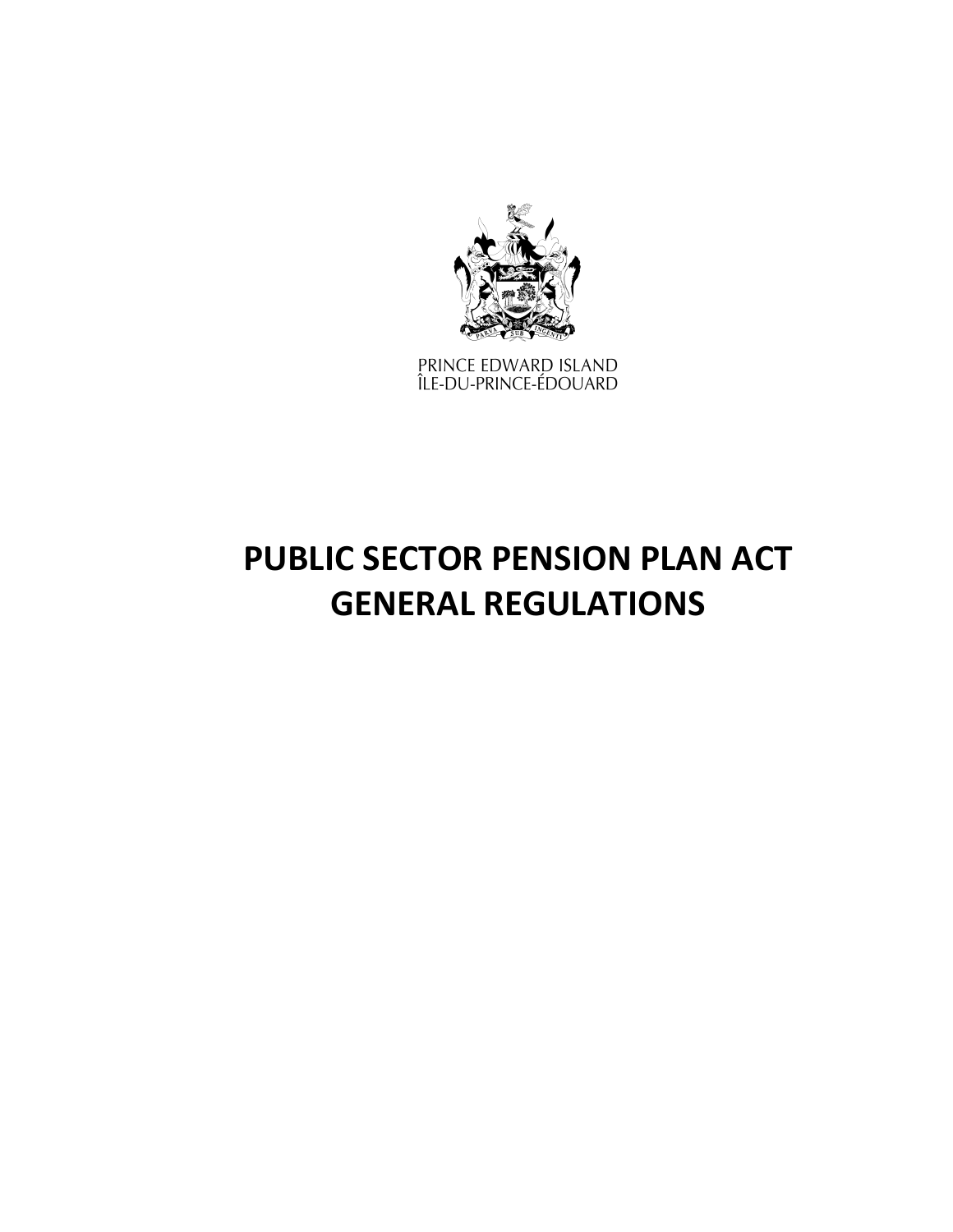## **PLEASE NOTE**

This document, prepared by the *[Legislative Counsel Office](http://www.gov.pe.ca/jps/index.php3?number=1027247)*, is an office consolidation of this regulation, current to December 25, 2021. It is intended for information and reference purposes only.

This document is *not* the official version of these regulations. The regulations and the amendments printed in the *Royal Gazette* should be consulted on the Prince Edward Island Government web site to determine the authoritative text of these regulations.

For more information concerning the history of these regulations, please see the *[Table of Regulations](https://www.princeedwardisland.ca/sites/default/files/publications/leg_table_acts.pdf)* on the Prince Edward Island Government web site [\(www.princeedwardisland.ca\)](http://www.princeedwardisland.ca/).

If you find any errors or omissions in this consolidation, please contact:

*Legislative Counsel Office Tel: (902) 368-4292 Email: [legislation@gov.pe.ca](mailto:legislation@gov.pe.ca)*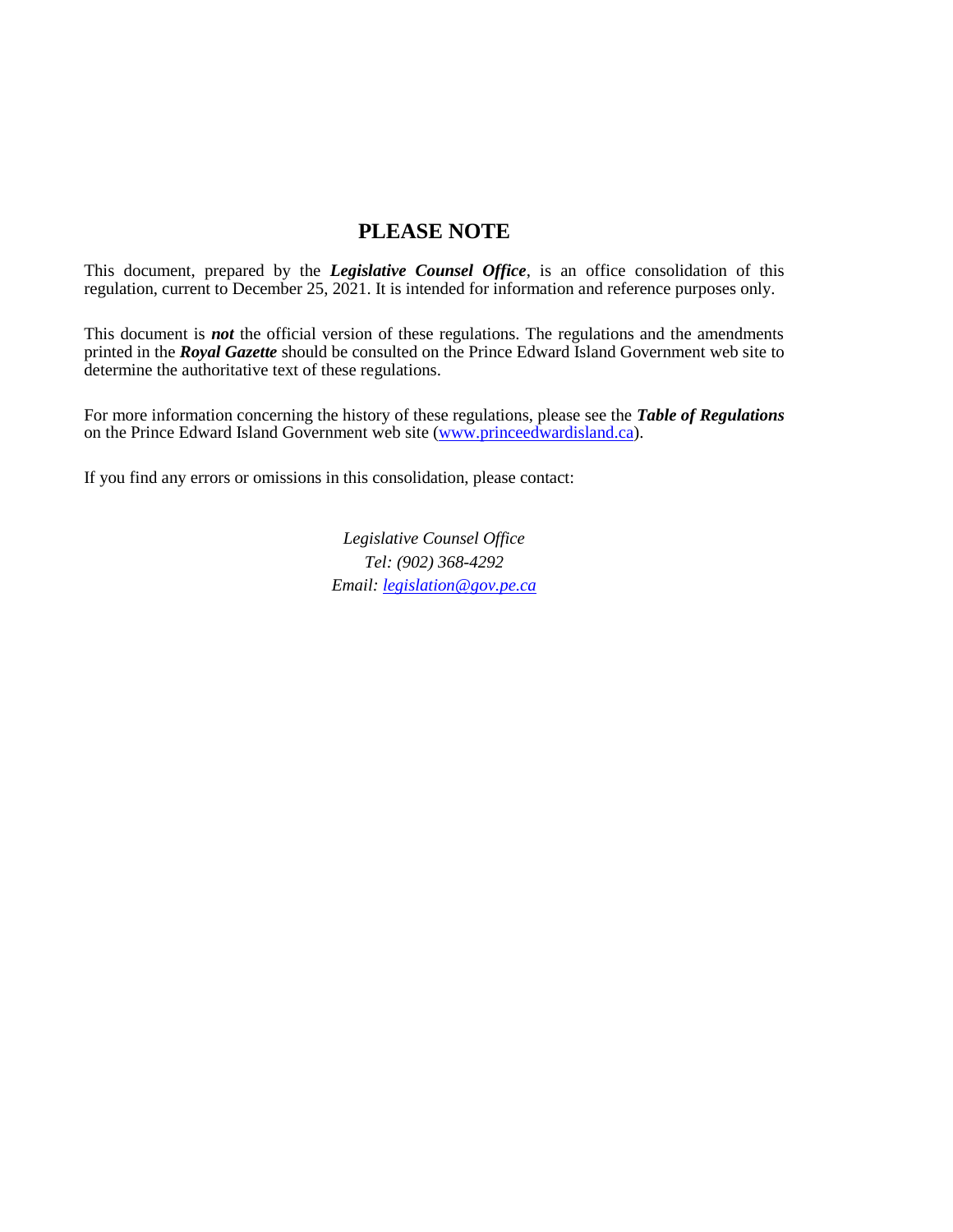

### **PUBLIC SECTOR PENSION PLAN ACT CHAPTER P-32.11**

# **GENERAL REGULATIONS**

Pursuant to section 28 of the *Public Sector Pension Plan Act* R.S.P.E.I. 1988, Cap. P-32.11, Council made the following regulations:

#### **1. Definition**

In these regulations, "Act" means the *Public Sector Pension Plan Act* R.S.P.E.I. 1988, Cap. P-32.11. *(EC85/18; 608/21)*

#### **2. Surplus funds after transfer**

(1) Where a person transfers a lump sum amount from the Plan to a registered pension plan under section 30 of the Act in respect of transfer of service, any surplus funds remaining after the transfer shall, subject to subsection (2), remain with the Plan.

#### **Payment of surplus funds**

(2) Where the total amount of a person's contributions and interest to the Plan exceeds the lump sum amount transferred from the Plan to a registered pension plan under section 30 of the Act, surplus funds remaining after the transfer shall be paid to the person in an amount not exceeding the remaining total amount of the person's contributions and interest. *(EC85/18; 653/20; 608/21)*

#### **3. Proof of eligibility - member or vested former member**

- (1) Where a member or vested former member is applying for pension benefits, the member or vested former member shall provide to the Commission, in the applicable form approved by the Commission, the following information to establish proof of eligibility for pension benefits:
	- (a) a declaration that the person is the member or vested former member;
	- (b) proof of the member or vested former member's date of birth.

#### **Proof of eligibility - person eligible for separate pension**

- (2) Where a person who is eligible for a separate pension under section 27.01 of the Act is applying for pension benefits, the person shall provide to the Commission, in the applicable form approved by the Commission, the following information to establish proof of eligibility for pension benefits:
	- (a) a declaration that the person is entitled to a separate pension;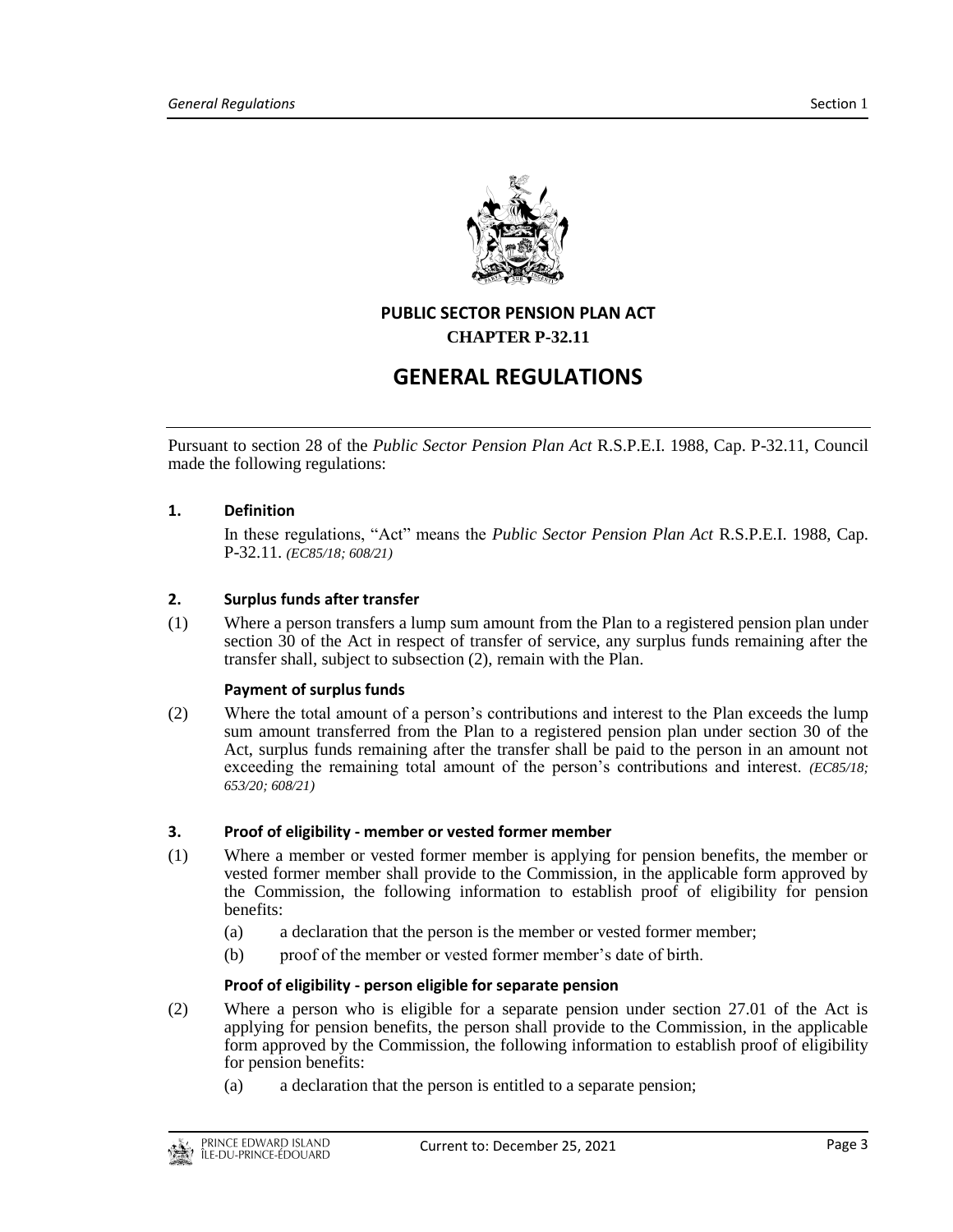(b) proof of the person's date of birth.

#### **Proof of eligibility - spouse or former spouse**

- (3) Where a spouse or former spouse of a member, vested former member or pensioner is applying for pension benefits, the person shall provide to the Commission, in the specified form or the applicable form approved by the Commission, the following information to establish proof of eligibility for pension benefits:
	- (a) where the person was married to the member, vested former member or pensioner,
		- (i) a copy of the marriage certificate or an equivalent document evidencing the marriage,
		- (ii) a declaration that the person is not ineligible to receive payment pursuant to section 13.4 of the Act, and
		- (iii) proof of the dates of birth of both the person and the member, vested former member or pensioner;
	- (b) where the person was not married to the member, vested former member or pensioner,
		- (i) proof that the person and the member, vested former member or pensioner were claiming each other as common-law spouses on a T-1 General Income Tax and Benefit Return filed under the *Income Tax Act* (Canada) for the year preceding the date of the application,
		- (ii) a declaration that the person and the spouse or former spouse of the member, vested former member or pensioner were living together for a continuous period of at least three years, including on the date of death of the member, vested former member or pensioner, and
		- (iii) proof of the dates of birth of both the person and the member, vested former member or pensioner;
	- (c) where the person was not married to the member, vested former member or pensioner, but they were together the parents of a child or children,
		- (i) a copy of the long form birth certificate, an adoption order or an equivalent document evidencing that the person and the member, vested former member or pensioner were together the parents of the child or children,
		- (ii) a declaration that the person and the member, vested former member or pensioner were living together on the date of death of the member, vested former member or pensioner, and
		- (iii) proof of the dates of birth of both the person and the member, vested former member or pensioner.

#### **Proof of eligibility - dependent child**

- (4) Where a dependent child of a member, vested former member or pensioner is applying for pension benefits under section 13 or 13.1 of the Act, the dependent child, or his or her guardian, shall provide to the Commission, in the specified form or the applicable form approved by the Commission, the following information to establish proof of eligibility for pension benefits:
	- (a) a copy of a long form birth certificate, an adoption order or an equivalent document evidencing that the dependent child is the natural or adopted child of the member, vested former member or pensioner;
	- (b) where the child is 18 years of age or older and dependent on the member, vested former member or pensioner for maintenance and support by reason of mental or physical disability,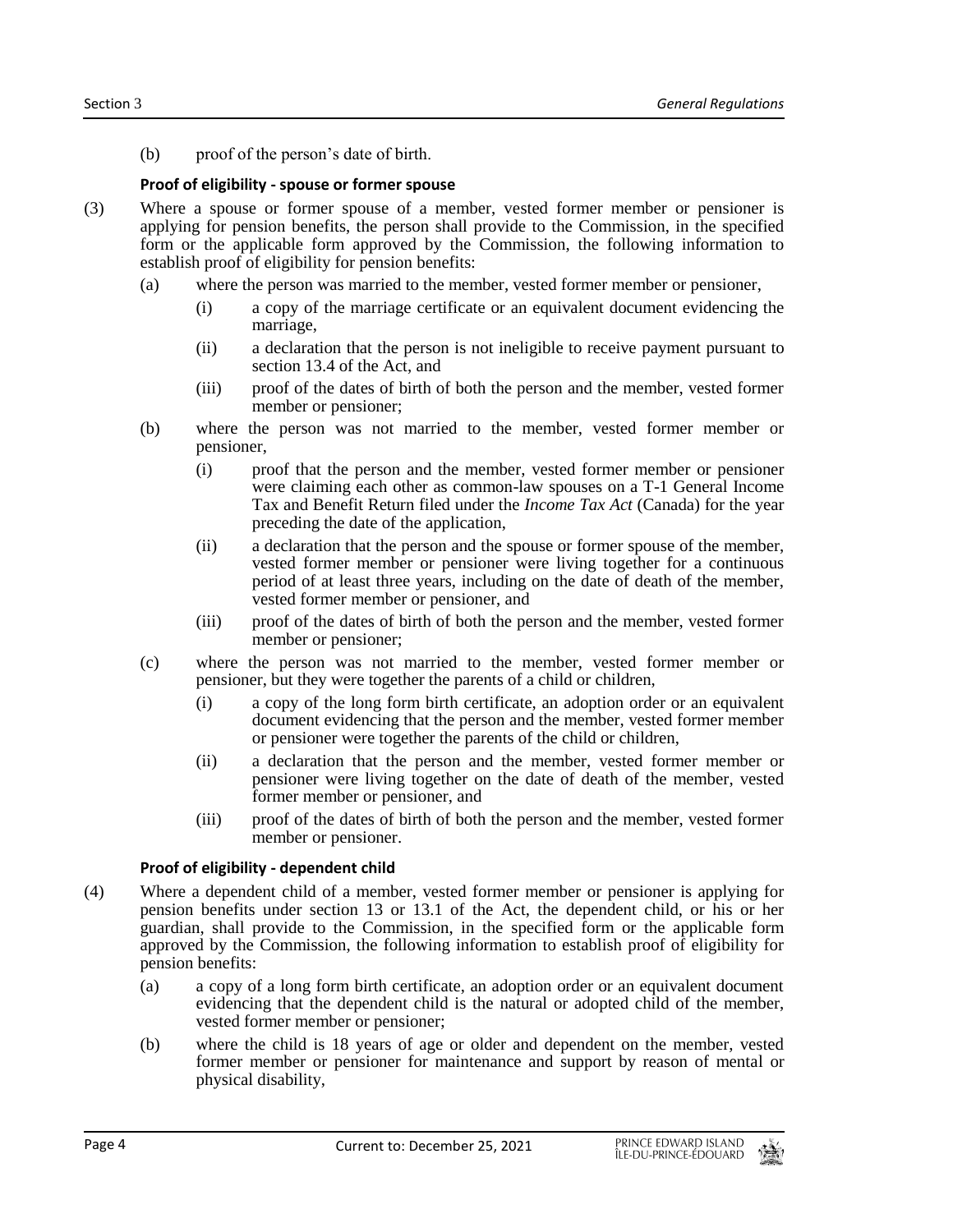- (i) confirmation from a medical practitioner that the person applying for the benefit has a mental or physical disability that renders the person dependent on the member, vested former member of pensioner, and
- (ii) proof that the member, vested former member or pensioner was claiming the dependent child when filing a T-1 General Income Tax and Benefit Return filed under the *Income Tax Act* (Canada) for the year preceding the date of the application;
- (c) where the child is 18 years of age or older and is attending post-secondary studies, evidence of attendance on a full-time basis at an institution of learning described in subsection 14(2) of the *Student Financial Assistance Act* R.S.P.E.I.1988, Cap. S-8.2;
- (d) a declaration that the person was at the time of the member's, vested former member's or pensioner's death, and still is, the dependent child of the member, vested former member or pensioner;
- (e) proof of the dates of birth of both the dependent child and the member, vested former member or pensioner.

#### **Personal representative**

- (5) Where a personal representative of a member, vested former member, pensioner or person entitled to a separate pension is applying for pension benefits under the Act, the personal representative shall provide to the Commission, in the specified form or the applicable form approved by the Commission, the following information to establish proof of eligibility for pension benefits:
	- (a) one of the following documents to confirm the authority of the person as the personal representative of the estate of the member, vested former member, pensioner or a person entitled to a separate pension:
		- (i) a copy of the letters probate or letters of administration of the Supreme Court or a superior court of a province or territory respecting the estate of the member, vested former member, pensioner or person entitled to a separate pension, or
		- (ii) a notarized copy of the will that appoints the person as the personal representative of the member, vested former member, pensioner or person entitled to a separate pension;
	- (b) a declaration that the person is the personal representative of the estate of the member, vested former member, pensioner or person entitled to a separate pension;
	- (c) a copy of the death certificate of the member, vested former member, pensioner or person entitled to a separate pension.

#### **Alternative information**

(6) Notwithstanding subsections (1) to (5), the Commission may accept alternative information to establish proof of eligibility for pension benefits if, in the opinion of the Commission, the required information is not reasonably available to the person who is making the application for pension benefits.

#### **Additional information**

(7) In addition to the information required by subsections (1) to (5), an applicant for pension benefits shall provide any additional information required by the Commission to establish the applicant's proof of eligibility for pension benefits under the Act.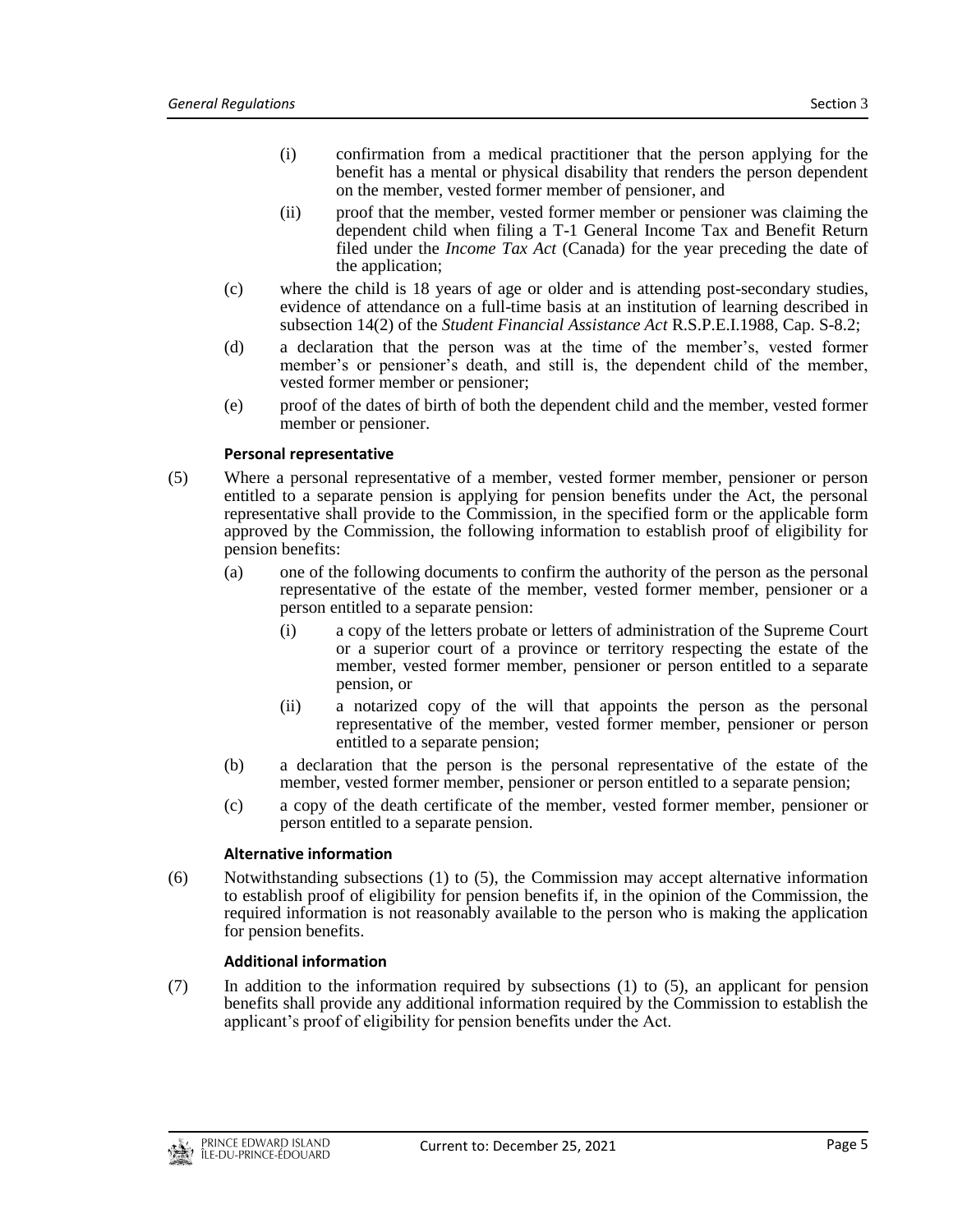#### **Periodic proof**

(8) Where a dependent child is in receipt of a benefit, the Commission may require periodic proof of continued dependency. *(EC85/18; 653/20)*

#### **4. Participating employers**

- (1) The following employers are participating employers to which the Act applies:
	- (a) a reporting entity specified in Schedule A to the *Financial Administration Act* R.S.P.E.I. 1988, Cap. F-9;
	- (b) the following reporting entities specified in Schedule B to the *Financial Administration Act*;
		- (i) Health PEI,
		- (ii) Prince Edward Island Energy Corporation,
		- (iii) Prince Edward Island Liquor Control Commission,
		- (iv) Island Waste Management Corporation,
		- (v) Prince Edward Island Grain Elevators Corporation,
		- (vi) Workers Compensation Board of Prince Edward Island,
		- (vii) Prince Edward Island Agricultural Insurance Corporation,
		- (viii) Prince Edward Island Employment Development Agency,
		- (ix) Prince Edward Island Housing Corporation,
		- (x) Prince Edward Island Museum and Heritage Foundation,
		- (xi) Tourism PEI,
		- (xii) Finance PEI,
		- (xiii) Innovation PEI,
		- (xiv) Island Investment Development Inc., and
		- (xv) P.E.I. Student Financial Assistance Corporation;
	- (c) a reporting entity specified in Schedule C to the *Financial Administration Act* with respect to persons employed
		- (i) pursuant to the Terms and Conditions of Employment for Excluded Supervisory and Confidential Employees, as designated by the Minister of Education and Lifelong Learning,
		- (ii) in the School Board Allied Professionals Group, as designated by the Minister of Education and Lifelong Learning,
		- (iii) pursuant to the Terms and Conditions of Employment for permanent education sector employees as described in the Collective Agreement between the Education Negotiating Agency and the Canadian Union of Public Employees Locals 1145, 1770 and 1775, and the Collective Agreement between the Education Negotiating Agency and the Canadian Union of Public Employees Local 3260;
	- (d) the following reporting entities specified in Schedule D to the *Financial Administration Act*
		- (i) Island Regulatory and Appeals Commission, and
		- (ii) Prince Edward Island Human Rights Commission;
	- (e) the following entities:
		- (i) the Advisory Council on the Status of Women,